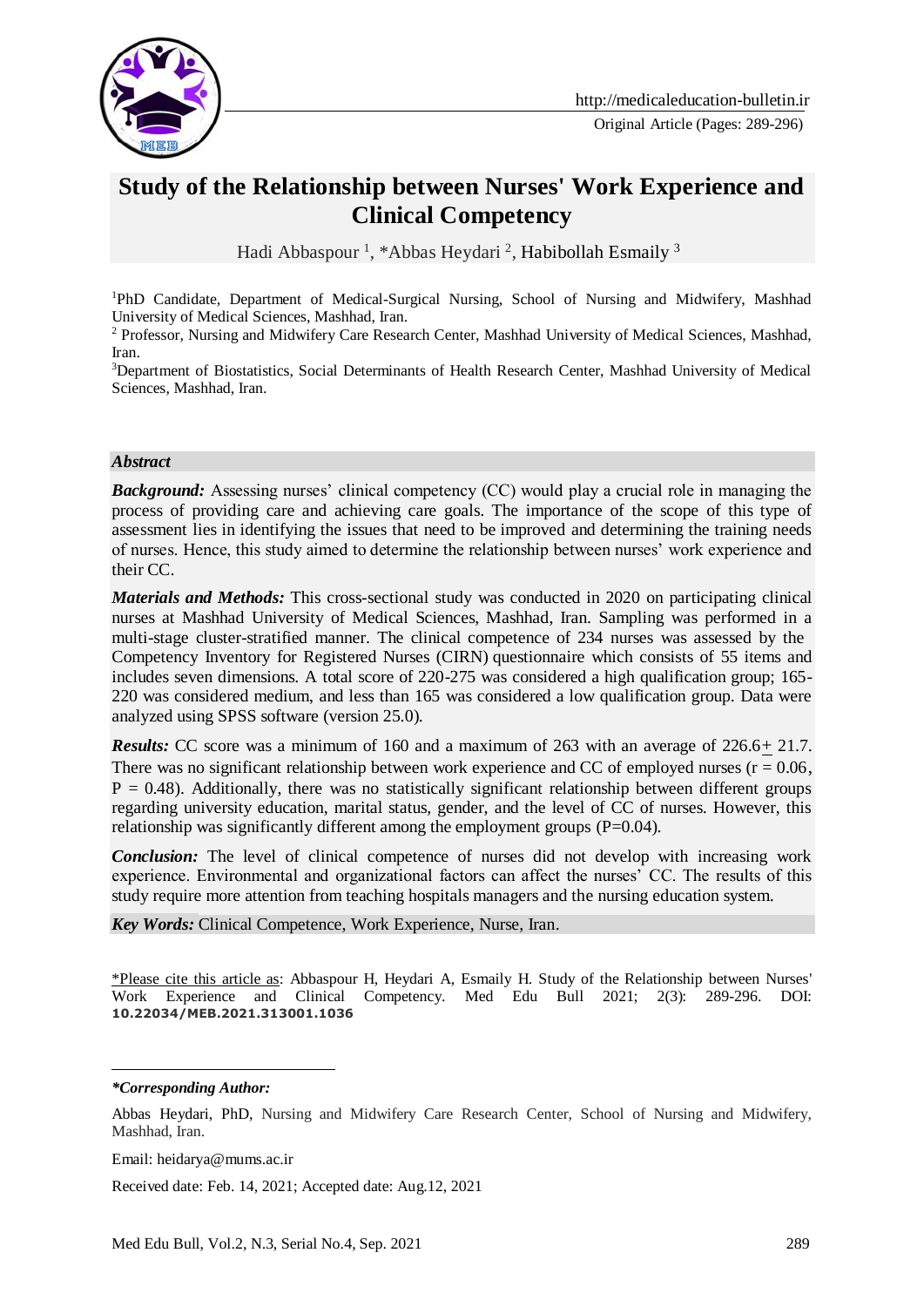## **1- INTRODUCTION**

 Nurses constitute the largest group of health service providers and play a key role in continuing care and responding to services that require their competency. Competency to perform a task is very important to maintain the power and authority to perform nursing activities (1, 2). CC is the ultimate goal of nursing education that includes the ability to apply nursing knowledge, interpersonal relationships, and problem-solving and decision-making skills. The concept of competency is defined in several ways. The common idea about competency is that competency includes related items of knowledge, skills, and attitudes that can be adequately used to solve a problem. Wilson and Lizzio, for example, defined competency as the ability to apply knowledge, skills, and attitudes to jobs (3).

It should be noted that the CC of nurses can be affected by environmental and organizational factors, including training facilities, retraining programs, in-service training, control and supervision, and an efficient training system. In qualitative research using grounded theory to determine the effective factors on the process of obtaining clinical nursing competency, internal / individual and environmental factors have been introduced as the effective factors (1, 4).

Another point to consider when assessing CC is the distinction between having and practicing skills, indicating the effect of workplace differences on the quality of nurses' performance. For assessing CC, Benner believed that the best method of assessment is the individuals', and managers also play an important role in assessing the CC of nurses under their supervision (5). Full achievement of competencies is the final product of an educational system (6). Therefore, one of the final ways to assess educational programs is to assess the CC of graduates in the workplace (7). A study by Floyd

also showed that novice nurses have many clinical problems and ask for help and do not know what is expected of them in real workplaces (8). Assessment of the CC of nurses plays a very important role in managing the process of providing care and achieving care goals. Assessment of CC of nurses, especially for identifying fields that should be upgraded, determining the educational needs of nurses, and ensuring the proper delivery of care is so important that it is considered as the focus of quality assurance system functions, workforce planning, and human resource management and the key responsibility of nursing managers in clinical settings (9).

According to Benner's "from Novice to Expert" theory, nursing competencies are developed step-by-step over time. Relying on Dreyfus's Model of Skill Acquisition and trying to adapt and generalize it to the nursing profession, he stated that a person goes through five stages of competency when acquiring skills, including novice, advanced beginner, competent, proficient, and expert. He considered the work situation as a whole where the set of components are not of equal importance and only some important and related components are considered (10).

The results of some studies showed no relationship between age, work experience, and CC of nurses (9, 11). The study results of Parsa et al. showed no significant relationship between demographic information and competency reported by students, and regardless of age, gender, and employment, the students mentioned their competency at moderate and weak levels (3). However, the results of some studies have reported a significant relationship between these variables and nurses' CC (12, 13). Also, the results of a study conducted in the UK to assess CC of nurses who were covered by two different training programs showed that CC of these two groups was significantly different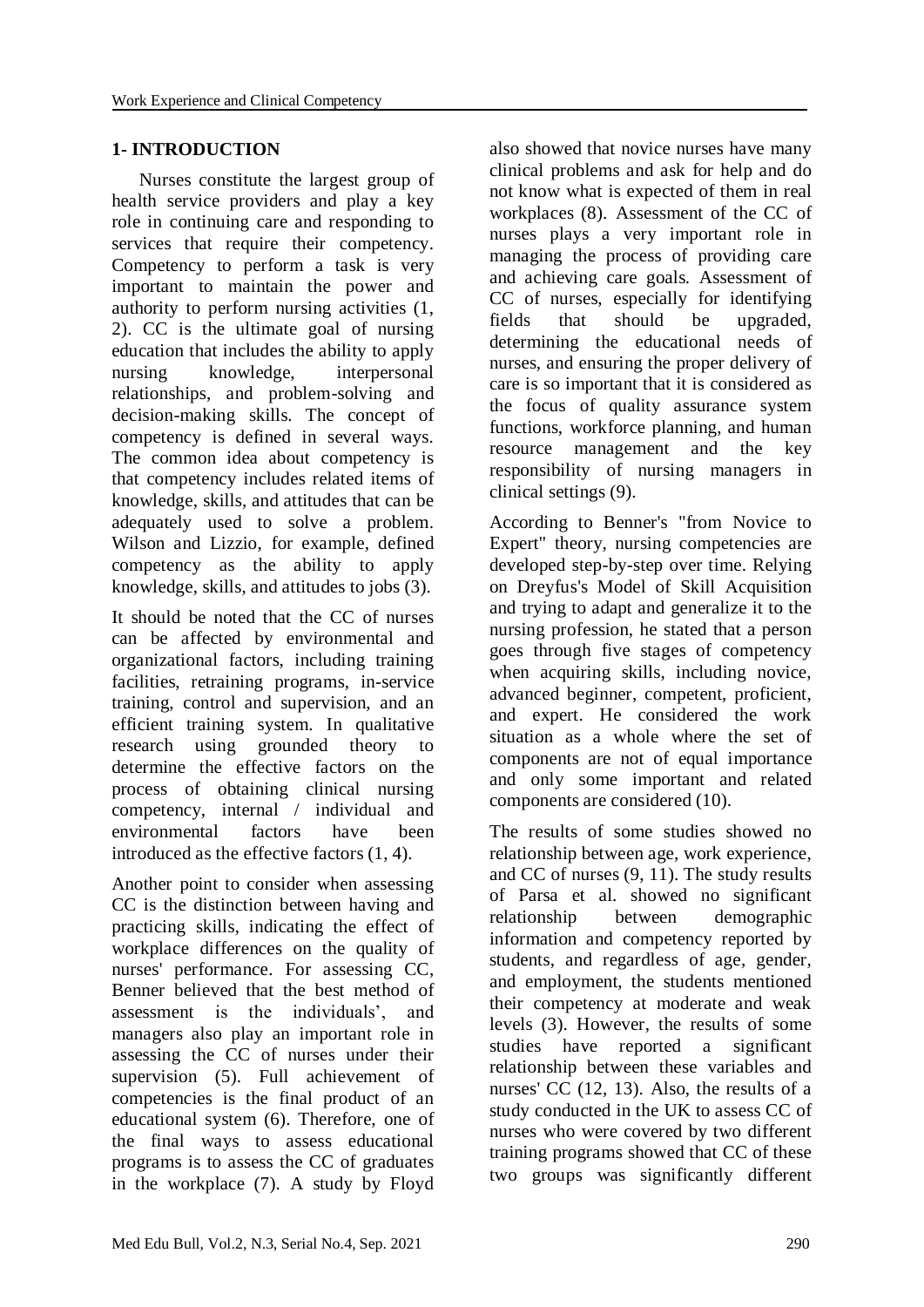immediately after graduation and after six and 12 months (8). The study results of Mokhtar et al. in Singapore and Stokke et al. in Norway showed that the use of evidence reduced with age (14, 15). So, it seems necessary to investigate the relationship between work history and CC of nurses and explain its factors. Therefore, the present study was conducted to investigate the relationship between work experience and CC of nurses.

## **2- MATERIALS AND METHODS**

## **2-1. Study design and population**

 This study is descriptive-correlation. At the beginning, 234 nurses were selected  $(n = 600, z = 1.96, \alpha = 0.05, \text{ and } p = 0.48),$ following the formula:

$$
(\,n=\frac{\mathrm{N}(z_{1-\frac{\alpha}{2}})2pq}{(N-1)d^2+(z_{1-\frac{\alpha}{2}})2pq})
$$

Finally, for higher accuracy, 270 nurses working in teaching, treatment, and research hospitals of Mashhad University of Medical Sciences, Mashhad, Iran, were included in the study.

## **2-2. Inclusion and exclusion criteria**

The study included nurses with six months of work experience as a nurse in the assessed ward, having a bachelor's degree, and not having a supervisor or head nurse.

## **2-3. Method**

Multi-stage sampling lasted from May to December 2020. First, each hospital was randomly selected by cluster sampling. Then, in the selected hospitals, the wards were considered as classes and random sampling was performed according to their number.

## **2-4. Measuring tools: validity and reliability**

Data collection tools included the Persian version of the Demographic Information

Questionnaire and Competency Inventory for Registered Nurse (CIRN) provided by Ghasemi et al. (2014). The validity and reliability of these tools were self-assessed (16, 17). CIRN has 55 items and seven dimensions (care, interpersonal relationships, legal-ethical practice, professional development, teachingcoaching, critical thinking, and leadership). Scoring was based on 5-point Likert scale: no competency  $= 1$ , low competency = 2, somewhat competent =  $3$ , adequately competent  $= 4$ , and highly competent  $= 5$ . The minimum score of the questionnaire was 0 and the maximum score was 275. Higher scores indicated higher total competency. A high mean score in each dimension indicated high competency in that dimension, so that a mean score above 4 or a total score of 220- 275 indicated high competency, 3-4 or 220-165 indicated mean competency, and less than 3 or 165 indicated low competency (18).

## **2-5. Ethical consideration**

After the approval of the University Ethics Committee (IR.MUMS.REC.1399.087), and obtaining a letter of introduction from the Faculty of Nursing and Midwifery of Mashhad University and presenting it to hospitals, the researcher proceeded to sample and conduct research. First, the objective of the research was explained to the subjects. The researchers emphasized the anonymity of the questionnaires, the confidentiality of the information, and the lack of impact of their competency assessment on their evaluation, and asked them to provide all the information accurately and honestly. Then, explanations were provided to complete the CC questionnaire. Finally, their informed written consent was obtained.

## **2-7. Data Analyses**

Data of the study will be analyzed by using descriptive (mean, standard deviation, and frequency and percentage distribution),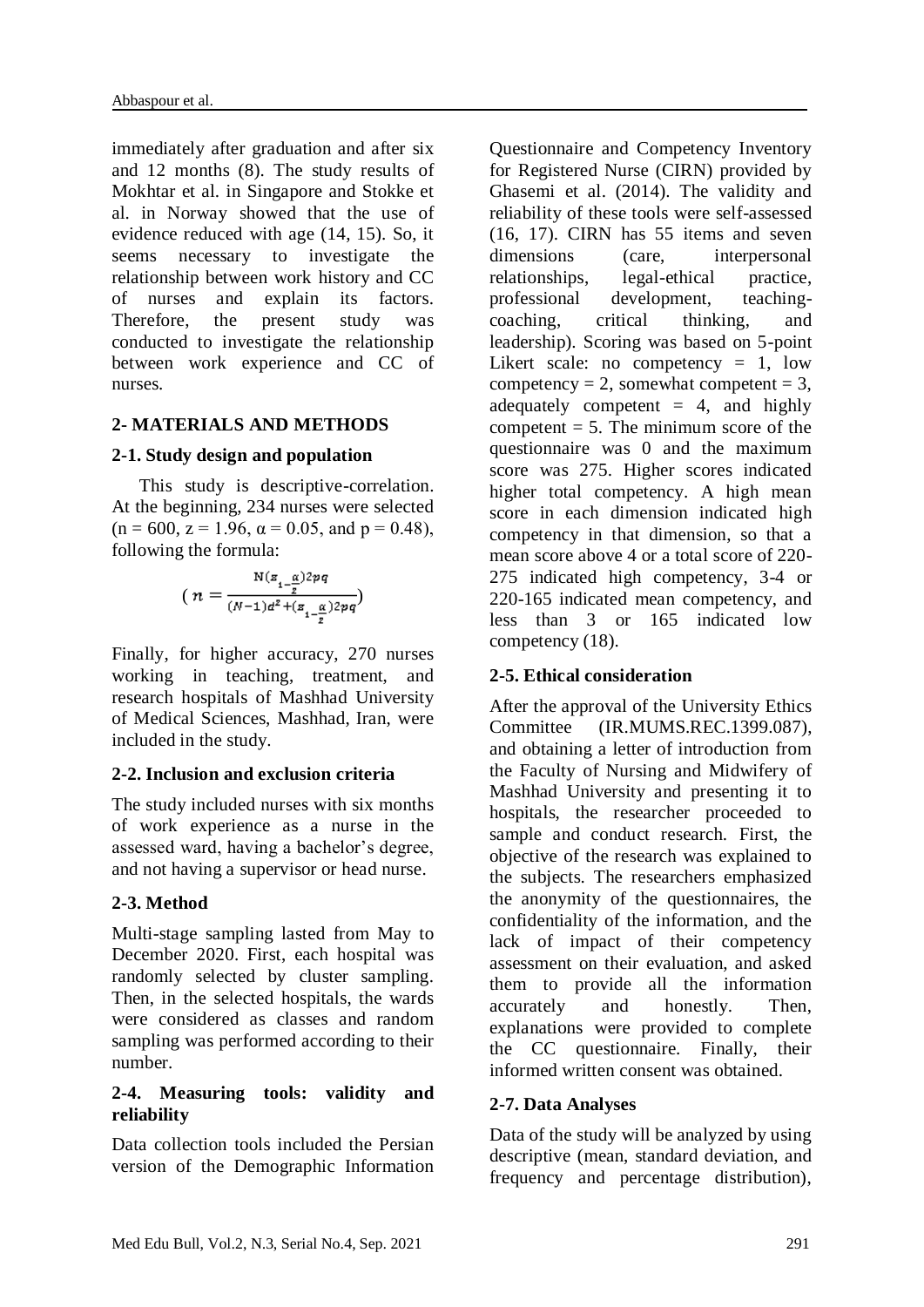and inferential statistics (T-test, Tukey's test, Pearson correlation coefficient, and ANOVA). Data analysis will be performed with SPSS software version 25 and Pvalue less than 0.05 were statistically significant.

# **3- RESULTS**

 Out of 270 questionnaires distributed, 246 questionnaires were returned, of which 12 were incomplete. Therefore, 234 questionnaires were analyzed. Demographic information of the participants showed that 51.5% were female and 48.5% were male. **Table.1** shows the demographic information. The mean work experience of the participants was 15.6 with a standard deviation of 7.2. No statistically significant relationship was found between work experience and clinical nursing competency based on the Pearson test  $(p = 0.04)$ . Also, no statistically significant relationship was observed between age and CC ( $p = 0.04$ , r= 0.06) (**Table. 2**). Higher CC was associated with nurses graduating from Islamic Azad universities than state Universities, but no significant difference was found between the two groups in terms of CC based on the t-test ( $p = 0.23$ ). The CC of women was higher than men, but this difference was not significant ( $p =$ 0.06). The CC in different groups is shown in **Table.1** separately. Also, the ANOVA test showed no significant difference between the existing employment groups in terms of the CC. Using the Tukey's test, a difference was found in corporate and contract groups. CC was the lowest in the corporate group and the highest in the contractual group. CC was higher in single individuals than married couples, but no significant difference was between the two groups based on the t-test (**Table.1**). For the items, the highest CC was related to the item "I take responsibility for my performance"  $(S25 = 594)$ , and the lowest was related to the items "I am aware of the role of professional organizations and I have an active participation in them" and "I collect and complete the necessary information from various references", respectively  $(S6, S7 = 428)$ .

| Variables                | Sub-group                | Frequency $(\%)$ | Clinical competence<br>$Mean + SD$ | P-value                |
|--------------------------|--------------------------|------------------|------------------------------------|------------------------|
| Gender                   | Female                   | 51.5             | $224\pm4.6$                        | $P = 0.06$             |
|                          | Male                     | 48.5             | $218\pm4.6$                        | $t = 1.84$<br>$df=132$ |
| Marital status           | Single                   | 26.9             | $223\pm4.6$                        | $P = 0.59$             |
|                          | Married                  | 73.1             | $220\pm4.6$                        | $t=0.5$<br>$df=132$    |
| Type of University       | Governmental             | 66.4             | $220\pm 4.5$                       | $P = 0.23$             |
|                          | Non-Governmental         | 33.6             | $224\pm 4.7$                       | $t = 1.18$<br>$df=132$ |
| <b>Employment status</b> | Temporary                | 1.5              | $186\pm4.2$                        | P < 0.05               |
|                          | Definite contract        | 29.9             | $226\pm4.3$                        | $F = 2.7$              |
|                          | Contractual              | 19.4             | $220\pm4.7$                        | $df=3$                 |
|                          | Permanent (Governmental) | 49.3             | $220\pm4.6$                        |                        |

**Table-1**: The level of clinical competency and its differences in different groups of nurses in teaching, treatment, and research hospitals of Mashhad University of Medical Sciences, 2020.

SD: Standard deviation, df: Degree of freedom.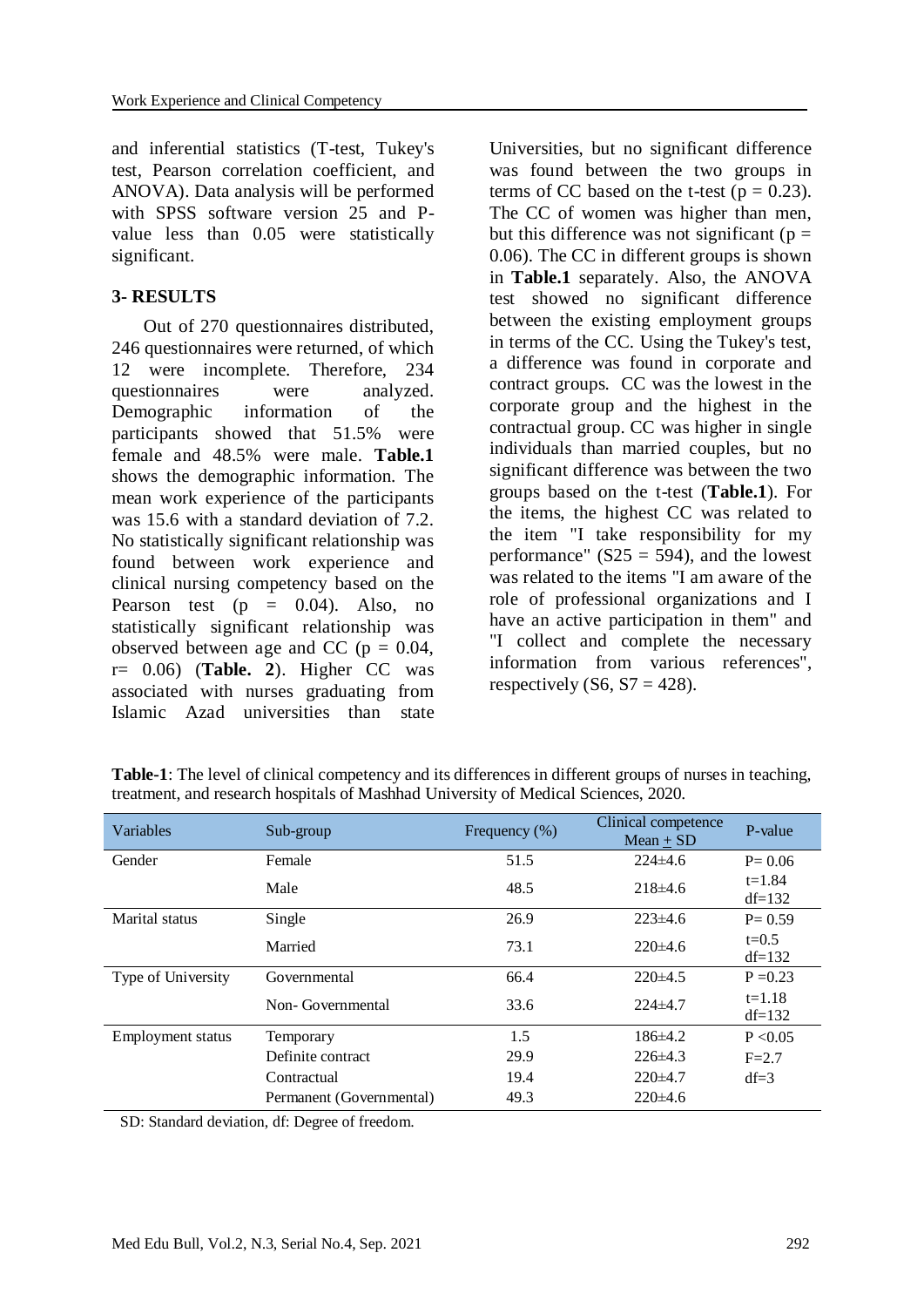| Variables             | Maximum-Minimum (Rang) | $Mean + SD$    | Clinical Competency |
|-----------------------|------------------------|----------------|---------------------|
| Age, year             | $25-45(20)$            | $36.4 + 8.1$   | $P=0.5$ , r=0.05    |
| Work experience, year | $5-30(25)$             | $15.6 \pm 7.2$ | $P=0.4$ , r=0.06    |
| Clinical competency   | $160 - 263(103)$       | $221 + 21.7$   |                     |

**Table-2**: Age, work experience and clinical competency of nurses in teaching, treatment, and research hospitals of Mashhad University of Medical Sciences, 2020.

SD: Standard deviation.

## **4- DISCUSSION**

 According to the study results, no significant relationship was found between work experience and CC of nurses. It might seem that as nurses' age and work experience increase, their clinical competencies should also increase. However, the study results provided evidence on the contrary. As the results of some studies showed, no significant relationship was seen between work experience and CC of nurses (9, 11, 19). The study results of Parsa Yekta et al. showed no significant relationship between demographic information and the level of competency reported by students, and regardless of age, gender, and employment, the students mentioned their competency at moderate and weak levels (3). The study results of Mokhtar et al. in Singapore and Stokke et al. in Norway showed that the use of evidence reduced with age (14, 15). The researchers believed that low income, burnout due to high workload, and dissatisfaction with jobs among nurses of university hospitals of our country result in higher burnout and dissatisfaction as the age and work experience increase so that they expressed it in their assessments (20). Full achievement of competencies is the ultimate result of an educational system. It can be stated that environmental and organizational factors can affect the CC of nurses including training facilities, retraining programs and in-service training, control and supervision, and an efficient training system. A review of studies conducted in different educational systems in other geographical areas inside and outside the country confirmed this. Similar results were obtained from a study by Mohsen Adib Haj Bagheri et al. (2017). In a cross-sectional descriptive study, they examined 145 nurses of different wards of Shahid Beheshti Hospital in Kashan by self-assessment method and obtained the perspective of 19 head nurses of those wards. The study results showed CC of nurses with a mean of  $67.08 \pm 15.21$  at a good level and the percentage of application of clinical skills was 77%. The nurses also expressed CC of nurses with a mean of 78.24 at an excellent level. No significant relationship was found between CC and variables such as gender, marital status, level of education, type of employment, and work experience. The researchers referred to CC as a multifactorial variable and emphasized the improvement of nurses' CC by recognizing and controlling these factors (21). However, the study results of Kim et al. (2014) are not consistent with the results of our study. Their study titled "Variables affecting CC of Clinical Nurses" was conducted in South Korea. They selected 215 clinical nurses working at C University Hospital in D metropolis. This study showed that nurses' competency is significantly different from their age, marital status, total clinical experience, current workplace, and final educational background. Therefore, according to the environmental variables in the hospital and the country, a positive and significant relationship wasfound between increasing work experience and CC of nurses (6).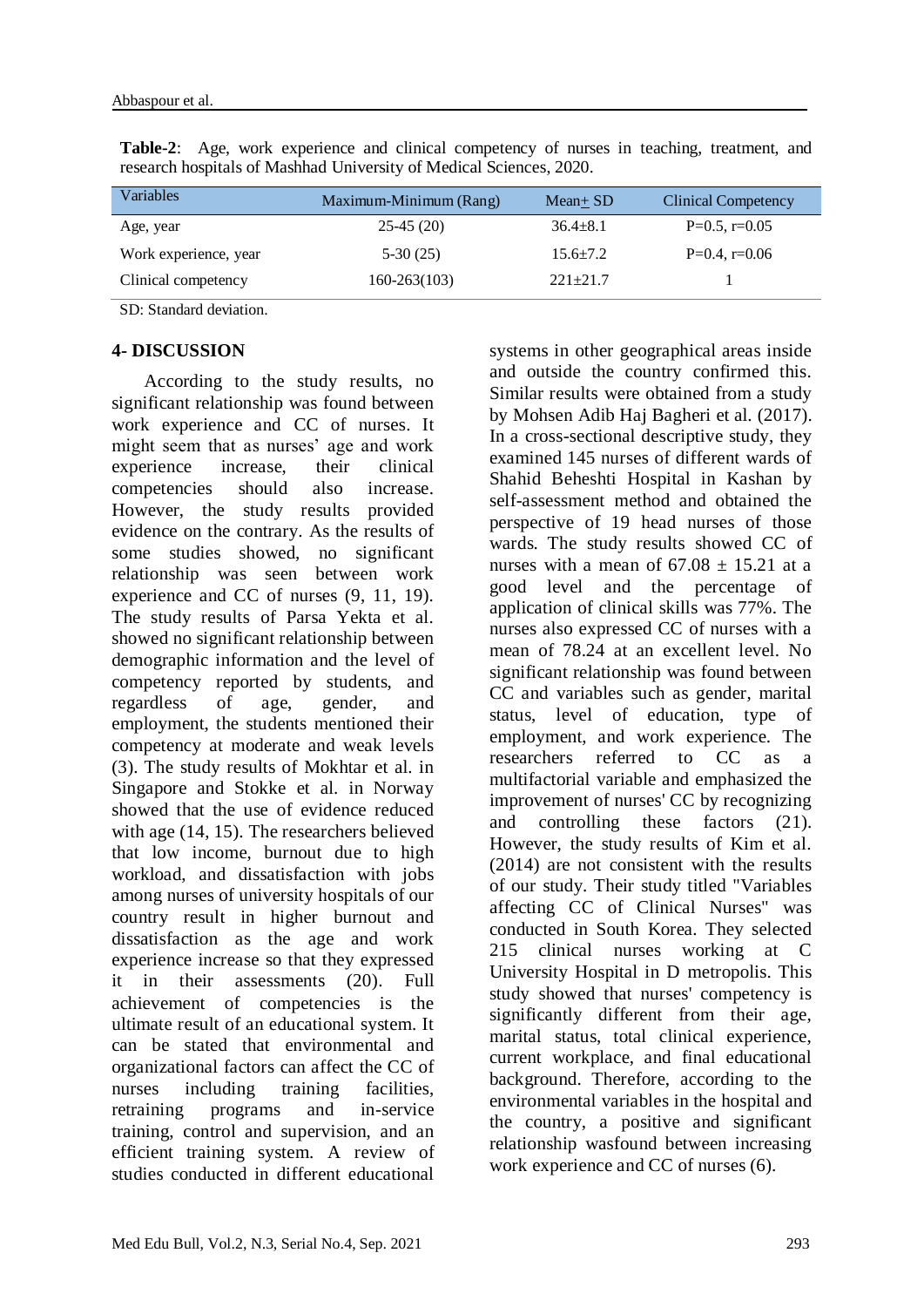Information literacy is one of the components of professional competency. In this regard, Mokhtar et al. (2012) conducted a study titled "Evidence-Based Practice and Information Literacy Skills of Nurses in Singapore: An Exploratory Case Study". They found that with age, the score was lower on the use of researchbased evidence. This paper is a quantitative study of more than 300 nurses of a large state hospital in Singapore. A self-report questionnaire was used to collect data related to the study and evidence-based activities. The reason for the relationship between age and number of working years with different outcomes could be that experienced nurses have experience based on functional knowledge that provides confidence in performing daily work tasks and managing unexpected events (15).

As the use of evidence in clinical practice is one of the important indicators of providing services and is important in the index of nurses' competency score, it seems that nurses prefer printed sources and human information compared to electronic information sources. As a result, they were not in the forefront of seeking evidence-based research and information; instead, they preferred to have such information provided for them and realized that they could not assess research papers or effectively search electronic information related to nursing or evidence-based practice. It was also found that more than 80% of nurses had no training on evidence. The results of the present study showed no significant difference between the two groups of nurses graduating from Islamic Azad and state universities in terms of CC. But a study by Adib Haj Bagheri and Vosoughi showed high mean competency of nurses graduating from Islamic Azad universities (9, 21). It is possible that CC varies from one hospital to another. Bahraini et al. compared CC of nurses working in hospitals affiliated to Shiraz and Bushehr Universities of Medical Sciences. They showed that CC and the application of nursing skills are different in these two hospitals. The results also showed no significant relationship between the mean CC of nurses and the variables of age, work experience, and work experience in the current ward. No significant difference was between the two groups of male and female nurses in terms of CC. The researchers believed that low income, burnout due to high workload, and dissatisfaction with jobs among nurses of university hospitals of our country result in higher burnout and dissatisfaction as the age and work experience increase so that they expressed it in their assessments (11). In the present study, no significant relationship was found between CC and variables such as gender, age, and marital status. But this relationship was significant between CC and type of employment as it was lower in the corporate employment group. No significant relationship was found between age, marital status, and type of employment in the study of Vosoughi et al. (2014) titled "Assessment of CC of Newly Graduated Nurses from their Perspective and that of Nurses" (9).

In this study, 70 nurses with bachelor's degrees and 35 head nurses working in educational and medical centers in Ardabil were selected by census method. The mean assessment of CC from the perspective of graduates in all fields except care measures and professional development was higher than the mean assessment from the perspective of supervisors. Investigation of the relationship between demographic information and CC showed no significant relationship between age or duration of employment and the mean assessment of CC (9). The results of the present study, along with some other evidence, do not support the theory of Benner. In his extensive studies, in addition to explaining competencies, Benner described the seven different fields of nursing competencies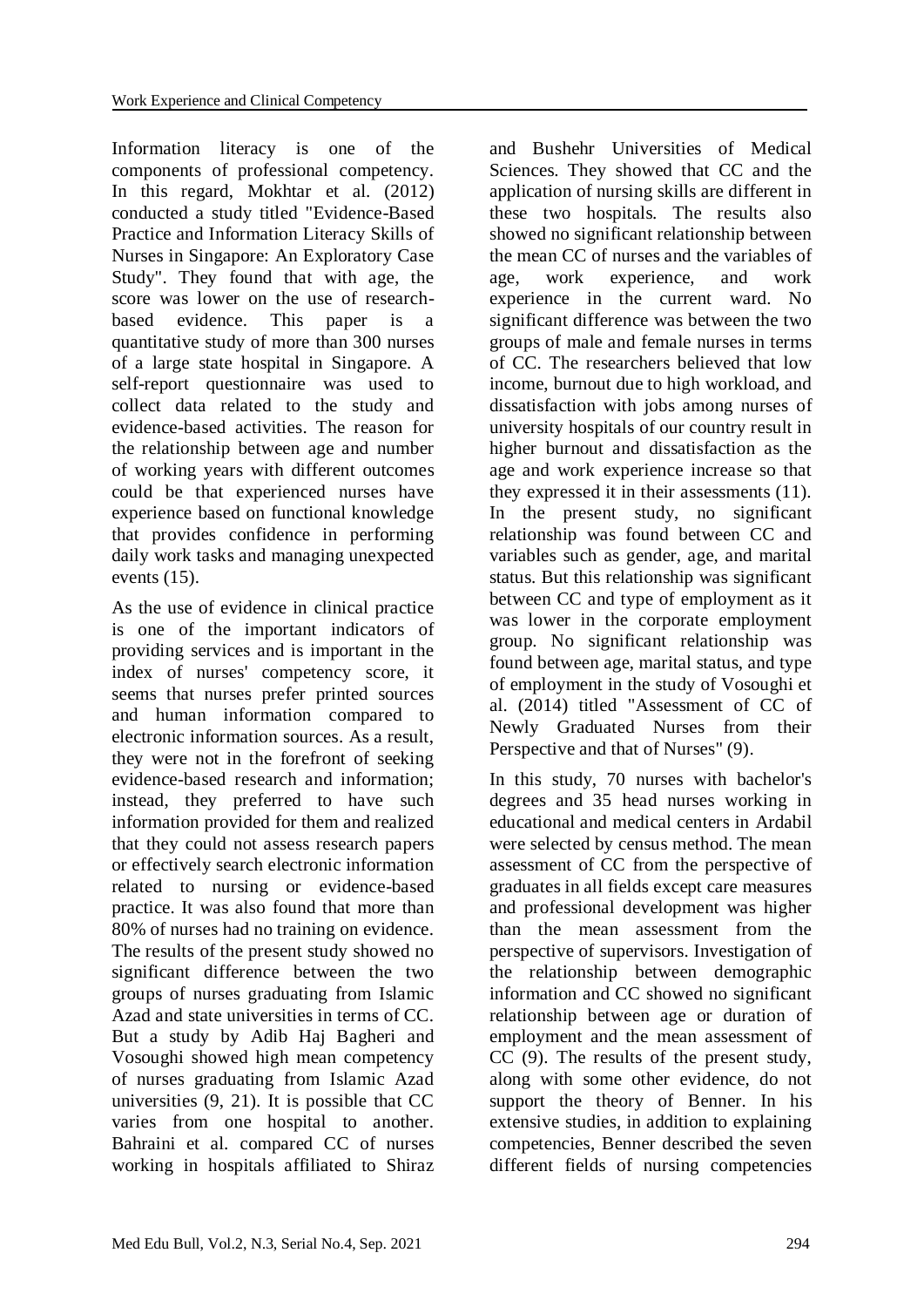where a nurse is expected to play a role: helping role, teaching and coaching function, diagnostic and monitoring function, effective management of rapidly changing situations, the administering and therapeutic roles, ensuring the quality of care, and organization and work role competency (22). This theory points to the positive role of experience, time, and training in increasing the skills and competencies of individuals in the profession. However, there are other factors to be considered, including the underlying factors, working conditions, environmental and organizational intervenors, and the characteristics of individuals themselves in acquiring these competencies (20, 23). Some factors related to CC are not fully known or may be related to other unclear factors. Investigating and recognizing these factors in different workplaces can help improve the professional competency of nurses. One of the limitations of the present study is the use of the self-assessment method. To reduce the bias of the results, for informed consent, emphasis was placed on the confidentiality of individual results and ineffectiveness on organizational evaluation. Also, despite variables such as the structure of the questionnaire, the commitment and responsibility, the training, and support of managers may affect nurses' perception of their professional competency. For this purpose, it is suggested to do evaluations by other evaluators in future research. Despite some predictions about the sample drop, up to one-third of the questionnaires were not completed by the participants which is another limitation. Although the results of the present study indicate the current status of nurses' competency, due to its crosssectional nature, it is suggested to conduct studies with larger samples and similar statistical populations in the form of longitudinal studies to investigate the factors that affect nursing competency in the future.

#### **5- CONCLUSION**

 The study results showed no relationship between age, work experience, and CC of nurses. Although the research took place in the teaching hospitals of Mashhad University of Medical Sciences, it is expected that the study results can be valuable for all those involved in educational planning and human resource management in the field of health. Having all competencies is the ultimate product of an educational system. It can be considered that environmental and organizational factors can affect the CC of nurses, including educational facilities, retraining programs, in-service training, control and supervision, and an efficient training system. Conducting further studies, a holistic view on this issue, and comprehensive planning can improve CC of nurses and enhance the quality of service to the patients.

## **6- ACKNOWLAGMENTS**

The authors would like to thank the nurses and head nurses who participated in research study. This study is the result of a research project with the ID-code 981447 which was financially supported by the Vice Chancellor for Research of Mashhad University of Medical Sciences.

## **7- AUTHORS' CONTRIBUTIONS**

Study conception or design: HA, and AH; Data analyzing and draft manuscript preparation: HE, HA; Critical revision of the paper: HA, and AH; Supervision of the research: HA and AH; Final approval of the version to be published: HA, AH, and HE.

## **8- CONFLICT OF INTEREST:** None.

#### **9- REFERENCES**

1. Memarian R, Salsali M, Vanaki Z, Ahmadi F, Hajizadeh E. Factors affecting the process of obtaining clinical competency. ZUMS Journal. 2006;14(56):40-9.

2. Amsalu B, Fekadu T, Mengesha A, Bayana E. Clinical Practice Competence of